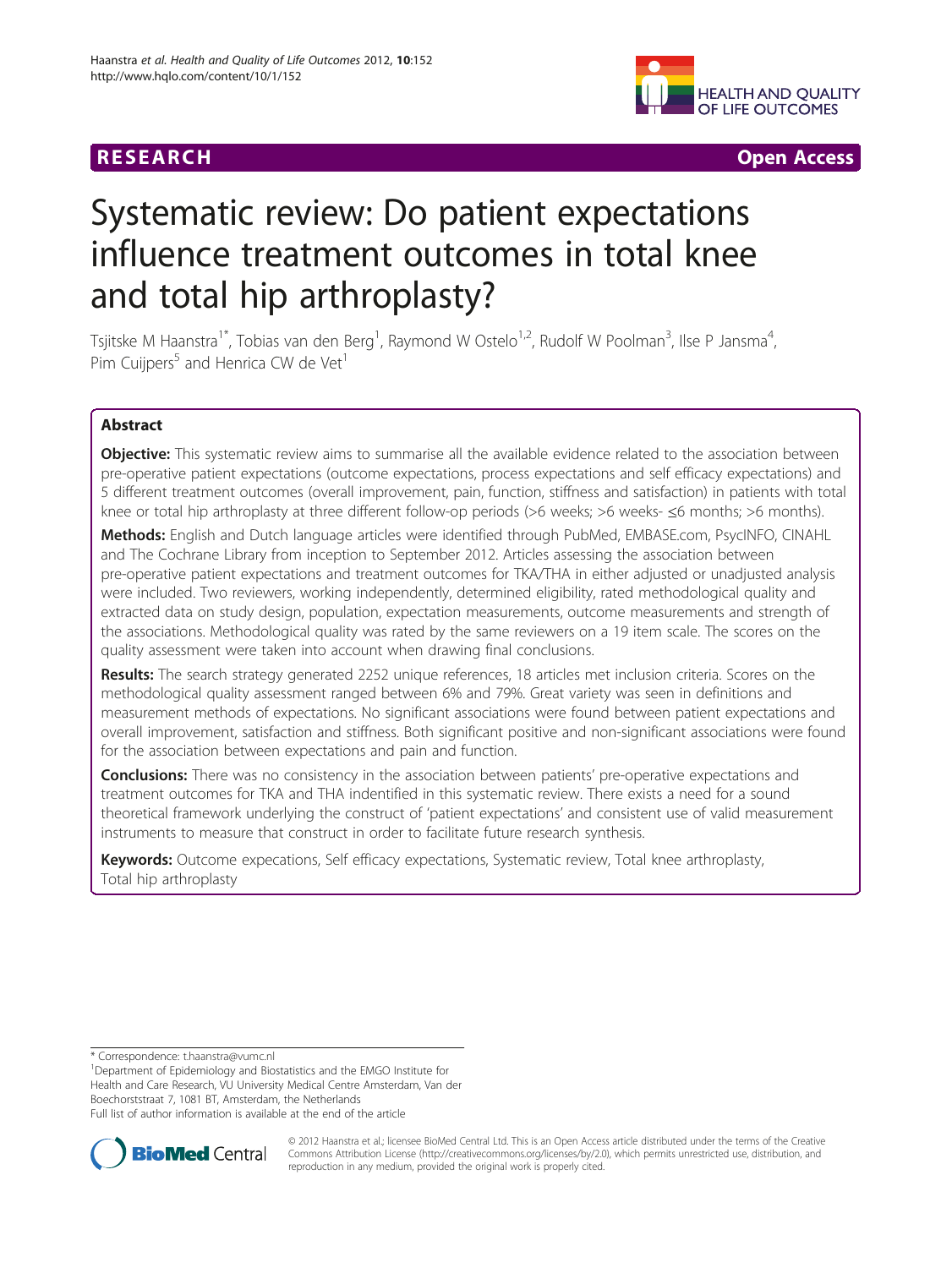## Background

Total hip and total knee arthroplasty (THA and TKA) are amongst the most cost-effective treatments within the field of orthopaedics [[1,2\]](#page-12-0). Nevertheless the proportion of patients with unsuccessful outcomes is substantial ranging from 10-30% [[3](#page-12-0)[-10\]](#page-13-0). Even after technically well performed surgery patients may have residual complaints. In these cases post-operative imaging shows no abnormalities and low-grade infection or loosening is ruled out; but patients may still have impaired function and pain, resulting in a low quality of life and high health care costs [\[11](#page-13-0)]. It is therefore important for clinicians to know which factors, apart from technical factors, could possibly have an influence on the outcome after TKA or THA to improve their decision making and recommendations to patients opting for TKA or THA.

There is growing body of literature that suggests that patients' expectations are associated with clinical outcomes in many different treatments, and therefore may be an important predictor for treatment outcomes. For example a strong predictive role of expectations was found in the systematic review by Iles et al. [[12](#page-13-0)] who investigated recovery expectations in people with acute non specific low back pain. Constantino et al. [\[13](#page-13-0)] concluded in their systematic review that there was a small significant effect of outcome expectations on outcomes in psychotherapy.

Several studies have investigated the predictive capacity of expectations for outcomes of Total Knee and Total Hip Arthroplasty. However, inconsistencies are found in the results of these studies. Some studies seem to suggest that patient expectations explain a substantial part of the variance found in the outcomes of TKA or THA and draw strong conclusions and recommendations based on those findings [\[14,15](#page-13-0)]. However, other studies do not support these positive findings [\[16,17](#page-13-0)]. This inconsistency may be due to the different types of expectations measured, the different outcomes or the timing of the measures.

A systematic review could provide clarity as to which types of expectations are associated with which outcomes at which time points and thereby may inform researchers and orthopaedic clinicians in their usage of patients' pre-operative expectations as a possible predictor of outcomes.

In the current study we therefore aim to summarise all the available evidence for the association between three types of expectations namely; outcome expectations, self-efficacy expectations and process expectations, and five common types of treatment outcomes within TKA/ THA research namely; overall improvement, pain, function, stiffness and satisfaction at three different followup periods namely; ≤6 weeks, 6 weeks- ≤6 months and >6 months.

#### **Methods**

#### Definitions used in this review

Recent literature makes a distinction between expectancies and expectations, though in earlier research, these terms are used interchangeably. For the purposes of this review we defined expectancy as "the act or state of expecting" and expectations as "cognitions regarding probable future events". As we will review the literature about the association between patients' cognitions regarding their TKA or THA and the outcomes of TKA or THA, this review will solely focus on expectations.

We defined expectations by adopting three key concepts from Bandura's self-efficacy theory [[18,19\]](#page-13-0) and an extensive literature review on the role of expectancies in the placebo effect by Crow et al. [\[20\]](#page-13-0).

- Outcome expectations: beliefs that certain actions will achieve particular outcomes.
- Process expectations: beliefs about the content and process of interventions.
- Self-efficacy expectations: beliefs in one's capabilities to organize and execute the courses of action required to produce given attainments.

#### Data sources and searches

A comprehensive systematic search was done by TMH and EPJ in the bibliographic databases PubMed, EMBASE. com, PsycINFO (via CSA Illumina), Cinahl (via EBSCO) and The Cochrane Library (via Wiley) from inception to September 20<sup>th</sup> 2012.

Search terms included controlled terms from MeSH in PubMed, EMtree in EMBASE.com, thesaurus terms in PsycINFO and Subject Headings in Cinahl as well as free text terms. We used free text terms only in The Cochrane library. Search terms expressing 'total hip and total knee arthroplasty' were used in combination with Boolean AND search terms comprising 'expectations, self efficacy and health knowledge'. The full search strategy for PubMed can be found in Additional file [1](#page-12-0). We adapted the PubMed search strategy for the other databases, the full search strategies for these databases are available upon request. Furthermore, the references of the identified articles were searched for relevant publications.

#### Study selection

The studies had to meet the following inclusion criteria:

- The patients were adults (>18 years, no upper limit) who received total hip or total knee arthroplasty.
- The design of the study had to be a prospective longitudinal cohort. Retrospective studies were not included due to the potential bias in this type of study.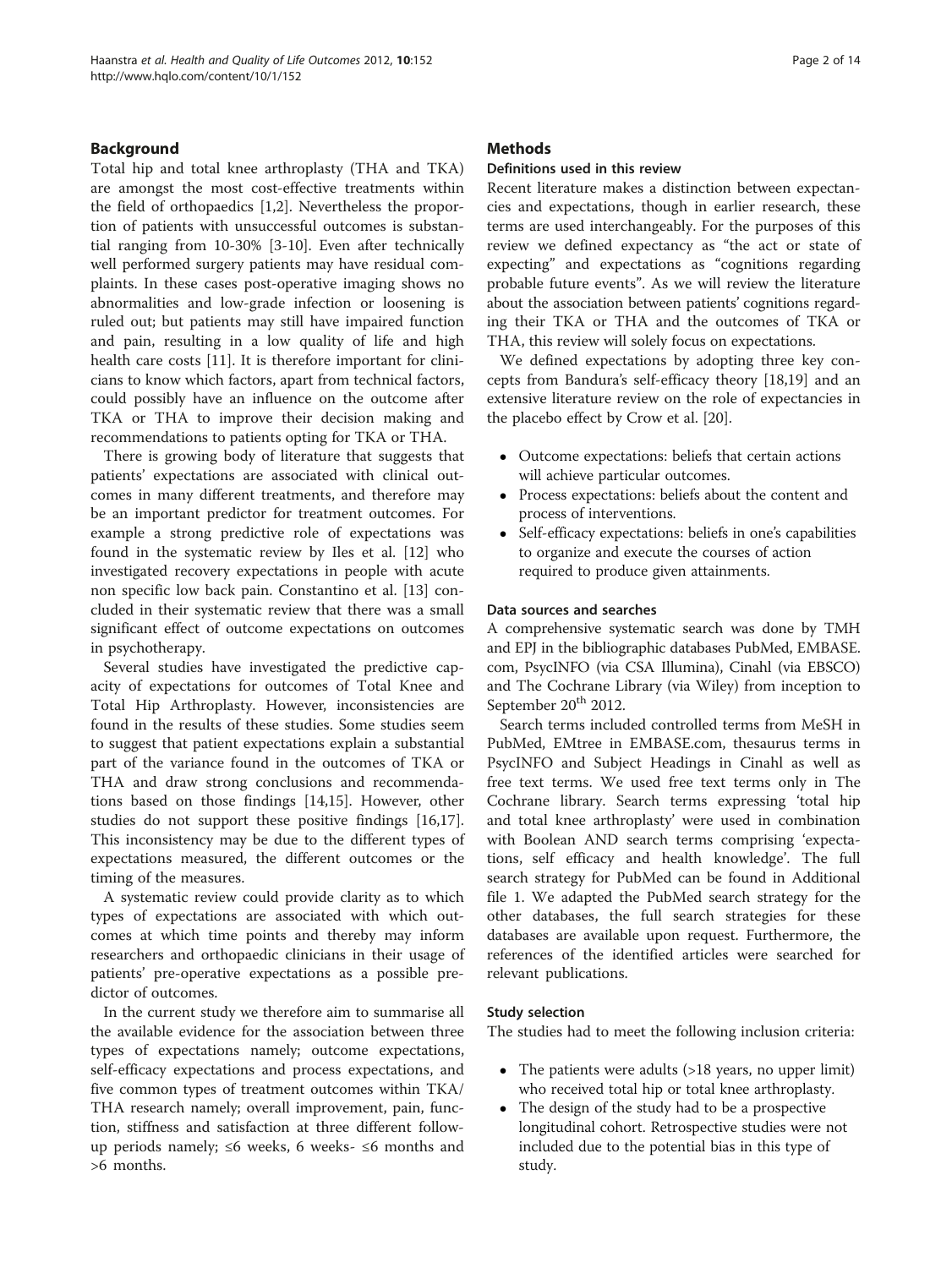- Expectations had to be measured before surgery.
- The association between pre-operative expectations and one or more out of 5 different treatment outcomes namely overall improvement, pain, function, stiffness and satisfaction had to be tested either in a unadjusted or adjusted analysis.
- The article had to be written in English or Dutch.

Studies assessing the association between whether expectations were met after surgery and treatment outcomes were excluded.

Two reviewers (TMH and TB) independently applied the inclusion criteria to the titles and abstracts. If it was not clear whether the studies met the inclusion criteria, the full text article was examined.

## Data extraction and methodological quality assessment

The same reviewers independently extracted the data using a data extraction form that included information on study design, population, the expectation measurements and the outcome measurements. Moreover, the strength of associations (i.e. correlation coefficients, pvalues, odds ratio's and regression coefficients) stating the correlation between expectations and outcomes were extracted. Moreover the reviewers independently scored the methodological quality of the selected studies on the basis of the following 19 item scale which was adapted from the methodological quality assessment for observational studies developed by Hayden et al. [[21](#page-13-0)].

## Study participation

- 1. Is the source population adequately described? (primarily in terms of indication for the operation).
- 2. Is it clear how participants are recruited? (consecutive, random or selective sample).
- 3. Are in and exclusion criteria described?
- 4. Is the chance of selection bias small? (is the study population an adequate representation of the source population).
- 5. Are at least five out of six key baseline characteristics of the study population reported? (gender, age, type of operation, indication for THA/TKA, baseline pain and function, co-morbidities).

#### Measurement of determinant

- 6. Is there a clear definition or description of the type of expectations measured? (categories: outcome expectations, self efficacy, process expectations).
- 7. Is it clear how expectations are measured? (questionnaire/interview, number of items, continuous/ordinal/dichotomous).

8. Does an adequate proportion of the (eligible) study sample have complete data for the expectation measurement? (>80% is adequate).

#### Outcome measurement

- 9. Is a clear definition of the outcome of interest provided?
- 10. Is it clear how the outcome is measured? (questionnaire/interview/functional assessment, number of items, continuous/ordinal/dichotomous).
- 11. Is the response rate for the outcome adequate? (>80% is adequate).
- 12. Is it plausible that there is no selective drop-out during follow up?
- 13. If there is missing data, are they dealt with in the appropriate way?
- 14. Is the outcome measure blinded for exposure status?

## Confounding measurement and account

- 15. Are at least three out of four important categories of confounders measured? (patient characteristics, surgery characteristics, baseline disease characteristics, psychosocial characteristics).
- 16. Are appropriate methods used to account for the confounders in the analyses?

## Analysis

- 17. Is an appropriate statistical method used for the analyses?
- 18. Are continuous variables (determinant or outcome) not dichotomized in the analyses?
- 19. Are the number of observations in the final multivariable model at least 10 times the number of independent variables in the analysis?

Each criterion was answered using 'yes' (criterion fulfilled), 'no' (criterion not fulfilled) or 'question mark' (unclear whether criterion is fulfilled). The sum of all the positively scored items, divided by the number of relevant items for each study provided us with a total score for each study (the higher the score, the higher the methodological quality). The scores on this quality assessment were taken into account when drawing conclusions about the strength of evidence.

For the selection of studies, the data extraction and the quality assessment a consensus strategy was used to resolve the disagreements between the two reviewers, if consensus could not be reached, a third reviewer (RWO) was consulted.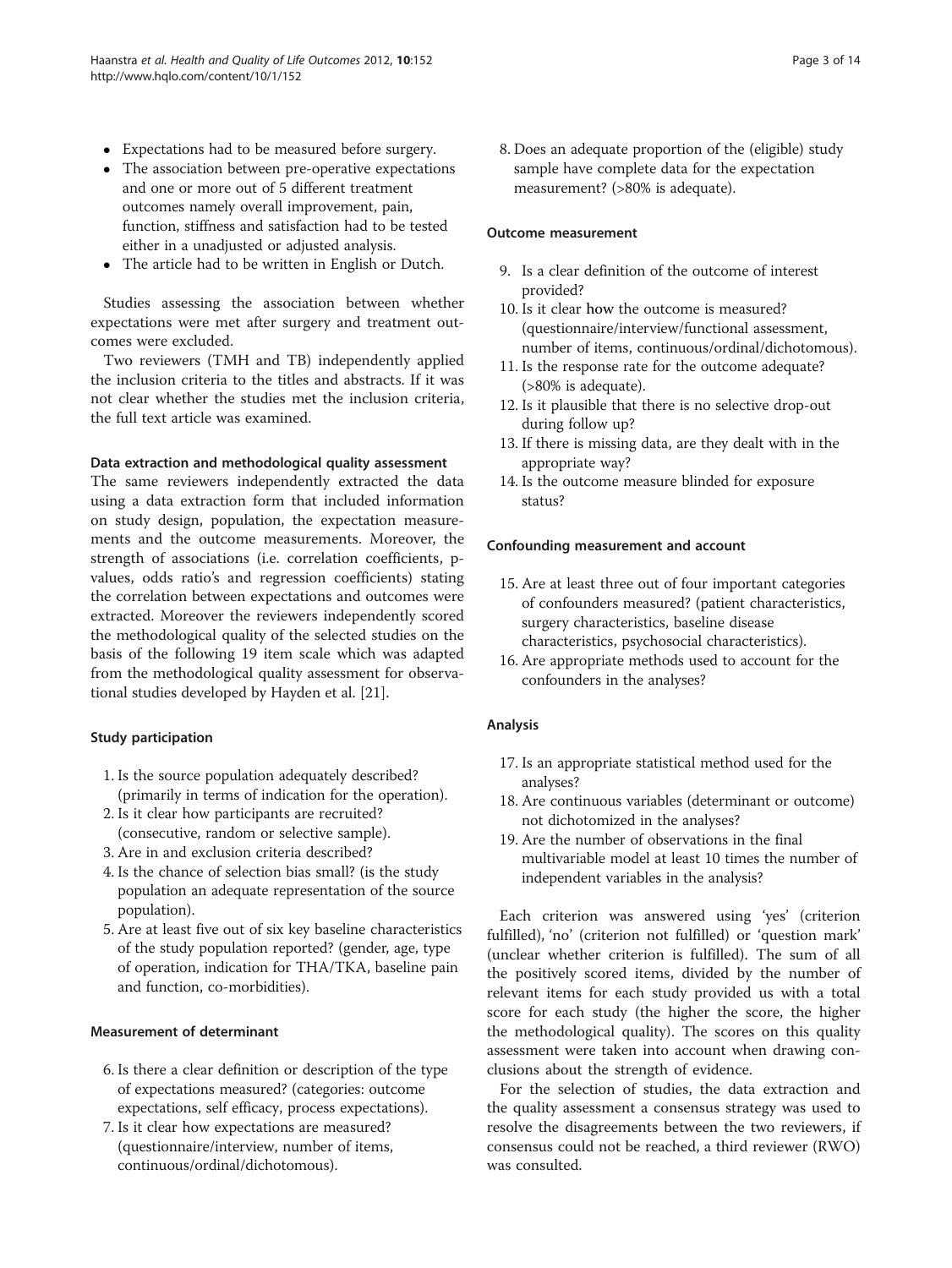#### Data syntheses and analysis

In the study protocol a meta-analysis was planned for each of the five outcomes. However, due to the heterogeneity in studies, especially in how patients' expectations were measured, it was not possible to statistically pool the results of the individual studies. Therefore, we only qualitatively summarize the evidence (in terms of the direction and strength of the associations, the sample size and methodological quality).

The p-values presented in the original articles were regarded statistically significant when they were smaller than 0.05. A correlation coefficient above 0.3 and below −0.3 was regarded of significant importance [[22](#page-13-0)]. In the results table a '+' corresponds with a positive correlation that implies that high expectations are associated with a better outcome (i.e. less pain or better function). A '–' corresponds with a negative correlation and implies that higher expectations are associated with a worse outcome. A '+−' corresponds with an unclear association (e.g. both positive and negative associations are observed). A '0' represents that there is no association found.

In a number of studies multiple expectation measurements were used and therefore multiple associations were reported regarding the same outcome, for instance, outcome expectations were measured as 1. the expectation for post-operative pain and 2. the expectation for post-operative functioning. In those cases we used the expectation measure that conceptually is closest related to the outcome in our analysis for example when the outcome was 'pain', the association between expectations about post-operative pain and post-operative pain was regarded the association of interest and not the association between expectations about post-operative functioning and post-operative pain. When we refer to validated measurement instruments we mean that these instrument have shown to have sufficient clinimetric properties (content and external validity) for the TKA/ THA population [[23](#page-13-0)].

#### Results

The literature search generated a total of 2252 references: 528 in PubMed, 1091 in EMBASE.com, 33 in PsycINFO, 554 in Cinahl and 46 in The Cochrane Library. After removing duplicates (n= 517) 1735 papers remained. After assessing the titles and abstracts 157 full text articles were retrieved for further investigation. A total of 18 articles met all inclusion criteria and were included in this review (Figure [1](#page-4-0)).

#### Study characteristics

Table [1](#page-5-0) shows selected characteristics of the included studies.

The number of participants in the included studies ranged from 44 [\[24\]](#page-13-0) to 2350 [[14\]](#page-13-0). Eight studies only included knee arthroplasties [\[25](#page-13-0)-[32\]](#page-13-0), four studies only included hip arthroplasties [\[17,33-35](#page-13-0)] and the remaining six studies included both [[14-16,24,36,37\]](#page-13-0) of which four studies [\[14,15,24,36\]](#page-13-0) presented their results for TKA and THA together and two [\[16,37](#page-13-0)] presented their results seperately. Thirteen studies only included primary arthroplasties, one [\[36](#page-13-0)] included primary as well as revision arthroplasties and four studies [[25,34,35,37\]](#page-13-0) did not report whether they included revision arthroplasties.

Studies included in this review defined patient expectations in many different ways, however, nine studies [[14,16,17,24,29,31,34](#page-13-0),[35](#page-13-0),[37](#page-13-0)] did not provide a definition. From the definitions stated in the studies or the items of the expectation measurement we were able to classify the studies as either assessing outcome expectations, self efficacy expectations or process expectations. Four studies measured only self efficacy expectations [[29](#page-13-0),[30,32,36](#page-13-0)], twelve studies solely addressed outcome expectations. Two studies measured both self efficacy and outcome expectations [[16](#page-13-0),[25](#page-13-0)] and none measured process expectations. Five studies used validated questionnaires for their measurement of expectations [\[16,29,30,32,36](#page-13-0)]. Fifteen studies used a multiple item instrument to assess patient expectations ranging from 3 [[14](#page-13-0)] to 19 [[30](#page-13-0)] items and two studies [[17](#page-13-0),[24](#page-13-0)] used a 1 item measurement, one study used an open ended item to elicit patients' expectations, in this study the number of expectations stated was used in the analysis [\[34](#page-13-0)]. In all studies patient expectations were measured before surgery. Fifteen out of eighteen studies measured two or more outcomes [[14-17,25](#page-13-0)-[30](#page-13-0),[32](#page-13-0)-[35,37\]](#page-13-0). Function and pain were the most common outcomes and were measured with validated instruments. Short term outcomes (≤6 weeks) were measured in two studies [\[33,36](#page-13-0)]. Nine studies [[15-17,25,28-32](#page-13-0)] included at least one outcome measurement between 6 weeks and 6 months after surgery. Long term outcomes (>6 months) were measured in eight studies [\[14,24,26-28](#page-13-0),[34,35,37](#page-13-0)].

#### Methodological quality

Studies scored between 6% [[37](#page-13-0)] and 79% [\[30\]](#page-13-0) of the maximum score on the quality assessment, with an average of 56%. In Table [2](#page-8-0) scores on all items can be found. Best scores were derived on the items 'Are inclusion criteria and exclusion criteria described?', 'Is a clear definition of the outcome of interest provided?' and 'Is it clear how the outcome is measured?'. As expected, the lowest score was for the item 'is the outcome measure blinded for exposure status' because most studies used self-reported questionnaires.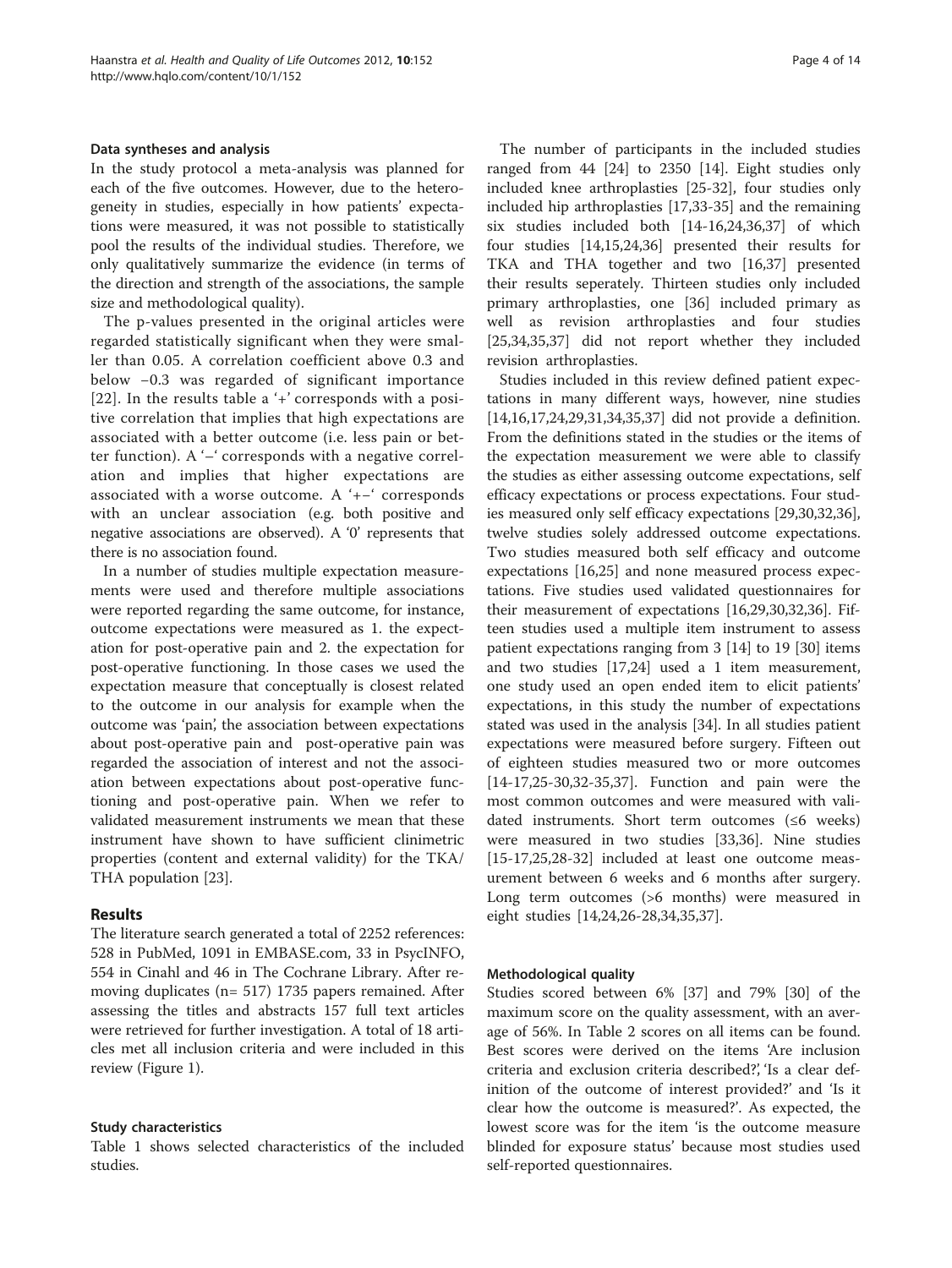<span id="page-4-0"></span>

## Associations between patient expectations and treatment outcomes

In Table [3](#page-9-0) unadjusted associations (i.e. correlation coefficients, unadjusted beta coefficients or p-values for other tests) and adjusted associations are shown. Results are stratified by timing of outcome measure  $(\leq 6$  weeks,  $>6$  weeks -  $\leq 6$  months,  $>6$  months) and type of expectation (outcome expectations and self efficacy expectations). The methodological quality score of the studies included in each association is reported as well as the number of participants.

#### Overall improvement

Seven studies [\[25,27,30,32](#page-13-0)-[35\]](#page-13-0) included a measure of overall improvement. However, the method of measuring both the determinant (outcome expectations or self efficacy expectations) and the outcome (overall improvement) differed amongst the studies. In the studies by Engel et al. [\[25](#page-13-0)], Oettingen [[33\]](#page-13-0) and Lopez-Olivo [[32](#page-13-0)] overall improvement was measured by a clinician or

physiotherapist assessment, other studies used self reported scores [[30](#page-13-0)], a single item [\[27](#page-13-0)] or the OARSI/ OMERACT responder criteria [\[34](#page-13-0)] to assess overall improvement. Two studies [\[34,35\]](#page-13-0) showed a significant but small association between outcome expectations and overall improvement on the long term, whilst on the other timepoints no associations were shown. The number of participants in these studies ranged from 51–1327 and scores on the quality assessment were between 50 and 79%.

## Pain

Pain was used as an outcome in 9 out of 18 studies. Most studies used the WOMAC pain subscale to measure pain. No association was found between self efficacy expectations and pain at the short term (unadjusted, 1 study, N=100, quality score=53%). At the medium term  $(>6$  weeks -  $\leq 6$  months) in the adjusted analysis both studies showing a positive and no association were found  $(3 \text{ studies}, \text{N} = 78-272, \text{ quality score} = 58-74\%).$  No study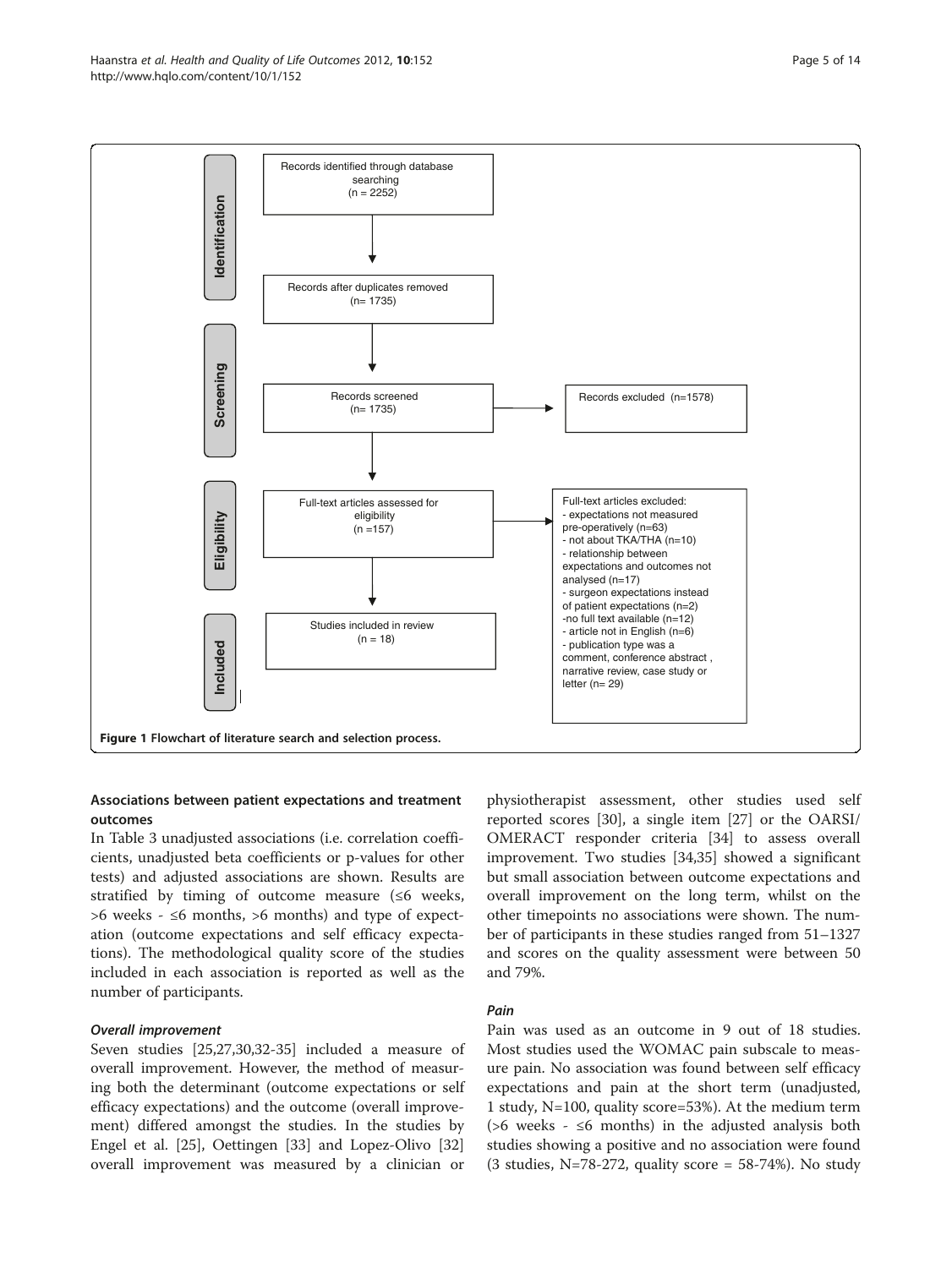| Study                               | Quality N<br>score<br>(%) |          | Hip or<br>knee       | Type of<br>expectations                                  | <b>Measure of expectations</b>                                                                                                                                                                                                                                                                                                                                | Timing of expectation<br>measurement                               | Health outcome measures                                                         | Timing of outcome<br>measures        |  |  |
|-------------------------------------|---------------------------|----------|----------------------|----------------------------------------------------------|---------------------------------------------------------------------------------------------------------------------------------------------------------------------------------------------------------------------------------------------------------------------------------------------------------------------------------------------------------------|--------------------------------------------------------------------|---------------------------------------------------------------------------------|--------------------------------------|--|--|
| <b>Vd Akker-Scheek</b><br>2007 [30] | 79                        | 123      | Knee                 | Self efficacy<br>expectations                            | - Self efficacy for rehabilitation<br>outcome scale                                                                                                                                                                                                                                                                                                           | 6 weeks prior to surgery                                           | 1. WOMAC overall score<br>2. SF-36 physical function                            | 6 months post<br>surgery             |  |  |
| Arden 2011 [35]                     | 50                        | 799      | Hip                  | Outcome<br>expectations                                  | 2 items<br>- How painful do you expect your<br>hip to be when you are fully<br>recovered from surgery (not at all<br>painful, slightly painful, very painful)<br>- How limited do you expect to be<br>in your usual activities when you are<br>fully recovered from surgery (not<br>limited at all, slightly limited,<br>moderately limited, greatly limited) | Pre-operative<br>No specific time point<br>reported                | 1. Satisfaction<br>2. Change in oxford hip score                                | 1 year and 2 years<br>post surgery   |  |  |
| <b>Brokelman 2008</b><br>$[24]$     | 50                        | 44       | Knee<br>and hip      | Outcome<br>expectations                                  | - VAS (0-100) for expectation of<br>satisfaction with surgery 1 year<br>postoperative                                                                                                                                                                                                                                                                         | After pre-operative information 1. VAS for Satisfaction<br>meeting |                                                                                 | $Mean = 13.1 months$<br>post surgery |  |  |
| Cross 2009 [16]                     | 39                        | 106      | Knee<br>and hip      | Outcome<br>expectations                                  | - Hospital for Special Surgery Hip<br>or Knee Replacement Expectations<br>Questionnaire                                                                                                                                                                                                                                                                       | Pre-operative                                                      | 1. WOMAC pain change                                                            | 6 months post<br>surgery             |  |  |
|                                     |                           |          |                      | Self efficacy<br>expectations                            | - Arthritis Self Efficacy Scale                                                                                                                                                                                                                                                                                                                               | No specific time point<br>reported                                 | 2. WOMAC function change<br>3. WOMAC stiffness change                           |                                      |  |  |
| Engel 2004 [25]                     | 58                        | 78       | Knee                 | Outcome<br>expectations<br>Self efficacy<br>expectations | - Expected probability of recovery<br>(VAS)<br>- Expected change in quality of life<br>(4 response choices)<br>- Coping efficacy (two items, 5 point<br>Likert-type scaled)                                                                                                                                                                                   | 2 weeks prior to surgery                                           | 1. WOMAC pain<br>2. WOMAC function<br>3. WOMAC stiffness<br>4. Overall recovery | 6 months post<br>surgery             |  |  |
|                                     |                           |          |                      |                                                          |                                                                                                                                                                                                                                                                                                                                                               |                                                                    | (clinician assessment)                                                          |                                      |  |  |
| Gandhi 2009 [14]                    | 58                        |          | 2350 Knee<br>and hip | Outcome<br>expectations                                  | 3 'open' questions<br>- Time to fully recover from surgery<br>- Pain expected after surgery<br>- Ability to perform usual activities<br>when recovered                                                                                                                                                                                                        | Pre-operative<br>No specific time point<br>reported                | 1. WOMAC pain change<br>2. WOMAC function change                                | 1 year post surgery                  |  |  |
| Hartley 2008 [36]                   | 53                        | 100      | Knee<br>and hip      | Self efficacy<br>expectations                            | - Self efficacy for rehabilitation<br>outcome scale<br>- 12 items about outcome<br>expectations with Likert type scales<br>from $0-10$ .                                                                                                                                                                                                                      | 1 month prior to surgery                                           | 1. Harris Hip Scale / The American<br>Knee Society Score (function)             | 6 weeks post surgery                 |  |  |
| Judge 2011 [34]                     | 63                        | 1327 Hip |                      | Outcome<br>expectations                                  | Number of expectations answered<br>on the following open answered<br>item:                                                                                                                                                                                                                                                                                    | Pre-operative                                                      | 1. Improved/not improved<br>according to the OMERACT-                           | 1 year post surgery                  |  |  |
|                                     |                           |          |                      |                                                          | - What things do you think your<br>might be able to do in a year's time,<br>that you NEED to be able to do,<br>but CANNOT do now, if the<br>operation is a total succes                                                                                                                                                                                       | No specific time point<br>reported                                 | OARSI criteria<br>2. WOMAC pain<br>3. WOMAC stiffness<br>4. WOMAC function      |                                      |  |  |

## <span id="page-5-0"></span>Table 1 Characteristics of the included studies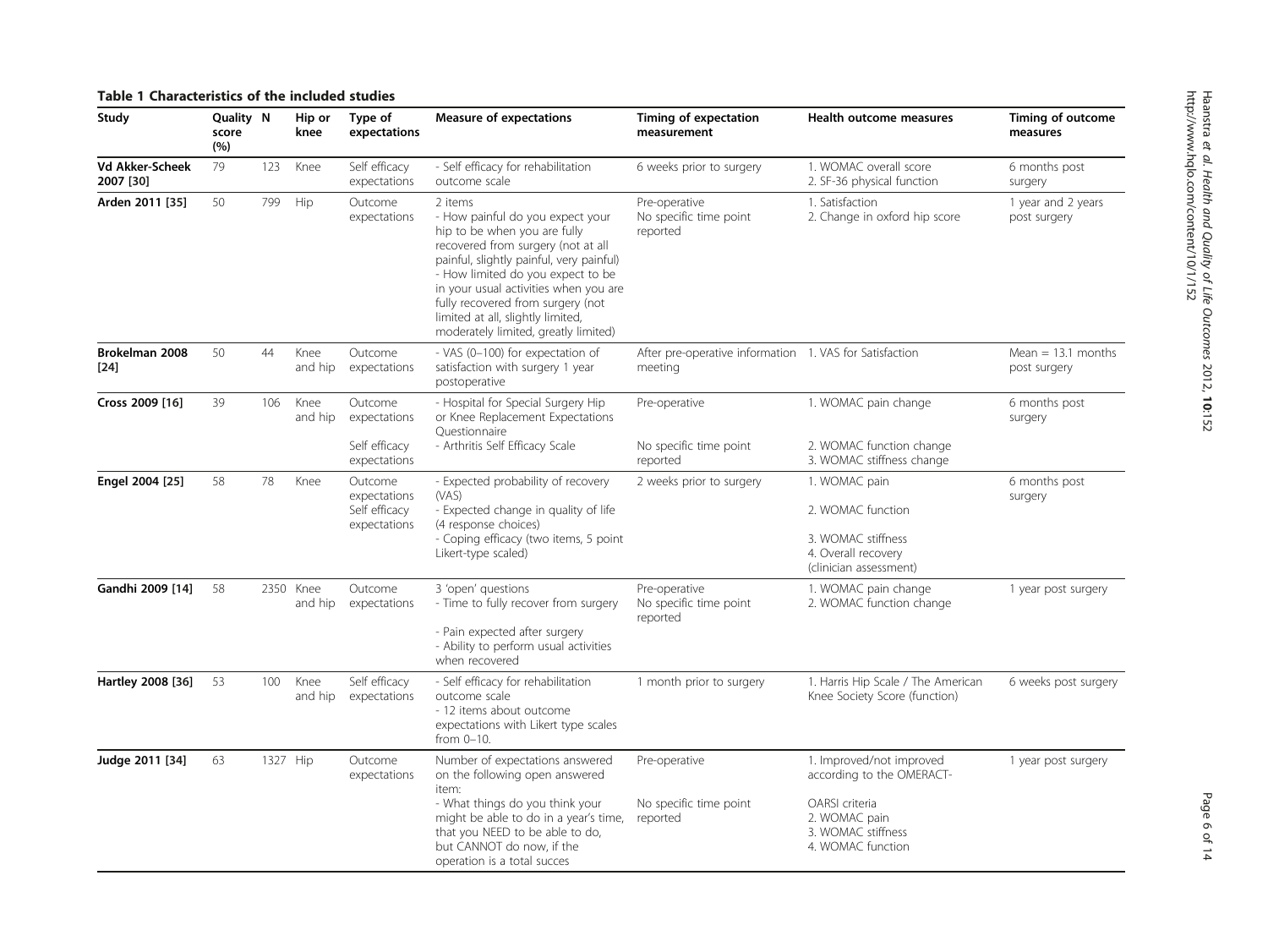## Table 1 Characteristics of the included studies (Continued)

| Lingard 2006 [26]          | 53 | 598 | Knee            | Outcome                       | 4 items answered on a 5 point                                                                                                                                                                                                                                                                                             | 6 weeks prior to surgery                                           |                                                                                               | 1 year post surgery                             |
|----------------------------|----|-----|-----------------|-------------------------------|---------------------------------------------------------------------------------------------------------------------------------------------------------------------------------------------------------------------------------------------------------------------------------------------------------------------------|--------------------------------------------------------------------|-----------------------------------------------------------------------------------------------|-------------------------------------------------|
|                            |    |     |                 | expectations                  | Likert-type scale (not at all<br>important - very important).<br>- Expectations regarding pain level<br>- Expectations regarding walking<br>distance                                                                                                                                                                      |                                                                    | 1. WOMAC pain<br>2. WOMAC function                                                            |                                                 |
|                            |    |     |                 |                               | - Expectations regarding limitation<br>of recreational activity<br>- Expectations regarding the use<br>of a walking aid                                                                                                                                                                                                   |                                                                    | 3. Satisfaction                                                                               |                                                 |
| Lopez-Olivo 2011<br>$[32]$ | 74 | 272 | Knee            | Self efficacy<br>expectations | Arthritis Self Efficacy Scale                                                                                                                                                                                                                                                                                             | Within a month prior to<br>surgery                                 | 1. WOMAC pain<br>2. WOMAC function<br>3. KSRS total<br>4. KSRS knee score<br>5. KSRS function | 6 months post<br>surgery                        |
| Mahomed 2002<br>[15]       | 58 | 222 | Knee<br>and hip | Outcome<br>expectations       | 2 items answered on a 4 point<br>Likert type scale                                                                                                                                                                                                                                                                        | Prior to surgery                                                   | 1. WOMAC pain                                                                                 | 6 months post<br>surgery                        |
|                            |    |     |                 |                               | - Limitations in activities of daily<br>living                                                                                                                                                                                                                                                                            | No specific time point stated                                      | 2. WOMAC function                                                                             |                                                 |
|                            |    |     |                 |                               | - Pain relief<br>2 items answered on a VAS 0-100<br>- Overall success<br>- Likelihood of complications                                                                                                                                                                                                                    |                                                                    | 3. WOMAC stiffness                                                                            |                                                 |
| Mannion 2009 [27] 58       |    | 146 | Knee            | Outcome<br>expectations       | - Expected time to full recovery<br>(open answer in months)<br>- Expected pain after recovery from<br>surgery (not at all through very<br>painfull)<br>- Expected limitations in everyday<br>activities after recovery from surgery<br>(not at all limited through greatly<br>limited)                                    | Approximately 2 weeks prior to 1. Global outcome/result<br>surgery | of surgery<br>2. Satisfaction with surgery                                                    | 2 years post surgery                            |
| Nilsdotter 2009<br>$[28]$  | 44 | 102 | Knee            | Outcome<br>expectations       | -Expectations in relation to walking<br>ability measured on a 6 point likert<br>type scale<br>-Expectations in relation to leisure<br>activities measured on a 7 point<br>likert scale<br>-Estimated time to recovery. And<br>also about the 5 KOOS domains<br>-Expectations dichotomized in high<br>and low expectations | Pre-operative, no exact time<br>point stated                       | 1. SF-36 physical function                                                                    | 6 months,<br>1 year and<br>5 years post surgery |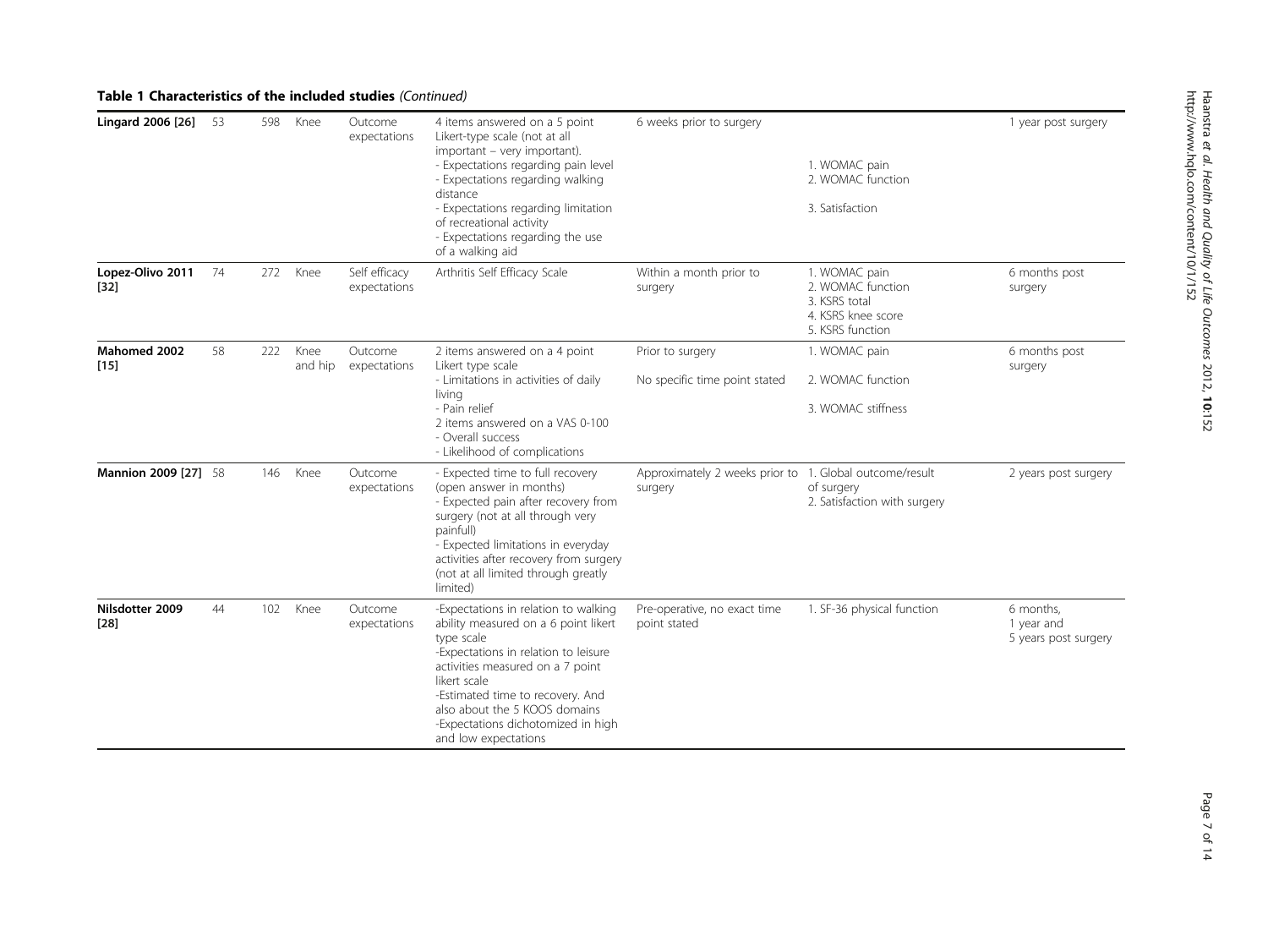## Table 1 Characteristics of the included studies (Continued)

| Oettingen 2002<br>$[33]$       | 68 | 51  | Hip             | Outcome<br>expectations       | 5 items answered on 5 point Likert<br>type scales combined in a single<br>score.<br>-How likely do you think it is that<br>two weeks after surgery you will be<br>able to go for a brief walk using an<br>assistive cane                                                                                              | On the day of admission to<br>the hospital          | 1. Range of hip motion<br>(3 items, rated by PT)<br>2. Walking on stairs<br>(1 item rated by PT),                                                                    | Two weeks post<br>surgery            |
|--------------------------------|----|-----|-----------------|-------------------------------|-----------------------------------------------------------------------------------------------------------------------------------------------------------------------------------------------------------------------------------------------------------------------------------------------------------------------|-----------------------------------------------------|----------------------------------------------------------------------------------------------------------------------------------------------------------------------|--------------------------------------|
|                                |    |     |                 |                               | -How likely do you think it is that<br>two weeks after surgery you will be<br>walking on stairs up and down with<br>the help of an assistive cane?<br>-How functionally able do you think<br>you will be 3 months after surgery<br>-To what extent do you think you<br>will be without pain 3 months after<br>surgery |                                                     | 3. Recovery. How well the patient<br>does in comparison to other<br>patients (4 items, rated by PT)<br>Al questions were answered on a 5<br>point likert type scale. |                                      |
| <b>Ouintana 2009</b><br>$[17]$ | 74 | 788 | Hip             | Outcome<br>expectations       | 1 item about expectation of pain<br>relief                                                                                                                                                                                                                                                                            | Whilst patients were on the<br>waiting list         | 1. WOMAC pain<br>2. WOMAC function<br>3. WOMAC stiffness                                                                                                             | 6 months and 2 years<br>post surgery |
| Riddle 2009 [29]               | 68 | 157 | Knee            | Self efficacy<br>expectations | Arthritis self efficacy scale short form                                                                                                                                                                                                                                                                              | Preoperatively, no specific time<br>point mentioned | 1. WOMAC pain<br>2. WOMAC function                                                                                                                                   | 6 months post<br>surgery             |
| Suda 2010 [37]                 | 6  | 130 | Knee<br>and hip | Outcome<br>expectations       | Expectations in relation to 5 items:<br>-Pain<br>-Change in personal relationships<br>-Decrease in worries about life<br>-Resuming old hobbies<br>-Overall expectations of the new<br>joint<br>-The FFbH-OA-survey adapted to<br>expectations                                                                         | 1 month pre-operative                               | 1. Harris Hip scores                                                                                                                                                 | 3 years post surgery                 |
| <b>Vissers 2010 [31]</b>       | 61 | 45  | Knee            | Outcome<br>expectations       | 2 items answered on a 4 point Likert $+-6$ weeks pre-operative<br>type scale<br>-Limitations in activities of daily<br>living<br>-Pain relief<br>1 item answered on a VAS 0-100<br>-Overall success                                                                                                                   |                                                     | 1. Satisfaction with surgery                                                                                                                                         | 6 months post<br>surgery             |

WOMAC= Western Ontario and McMaster Universities Arthritis Index, VAS= Visual Analogue Scale, PT=Physiotherapist, KOOS=Knee injury and Osteoarthritis Outcome Score, FFbH-OA= Functional Questionnaire of Hannover for Osteoarthritis, KSRS= Knee Society Rating System.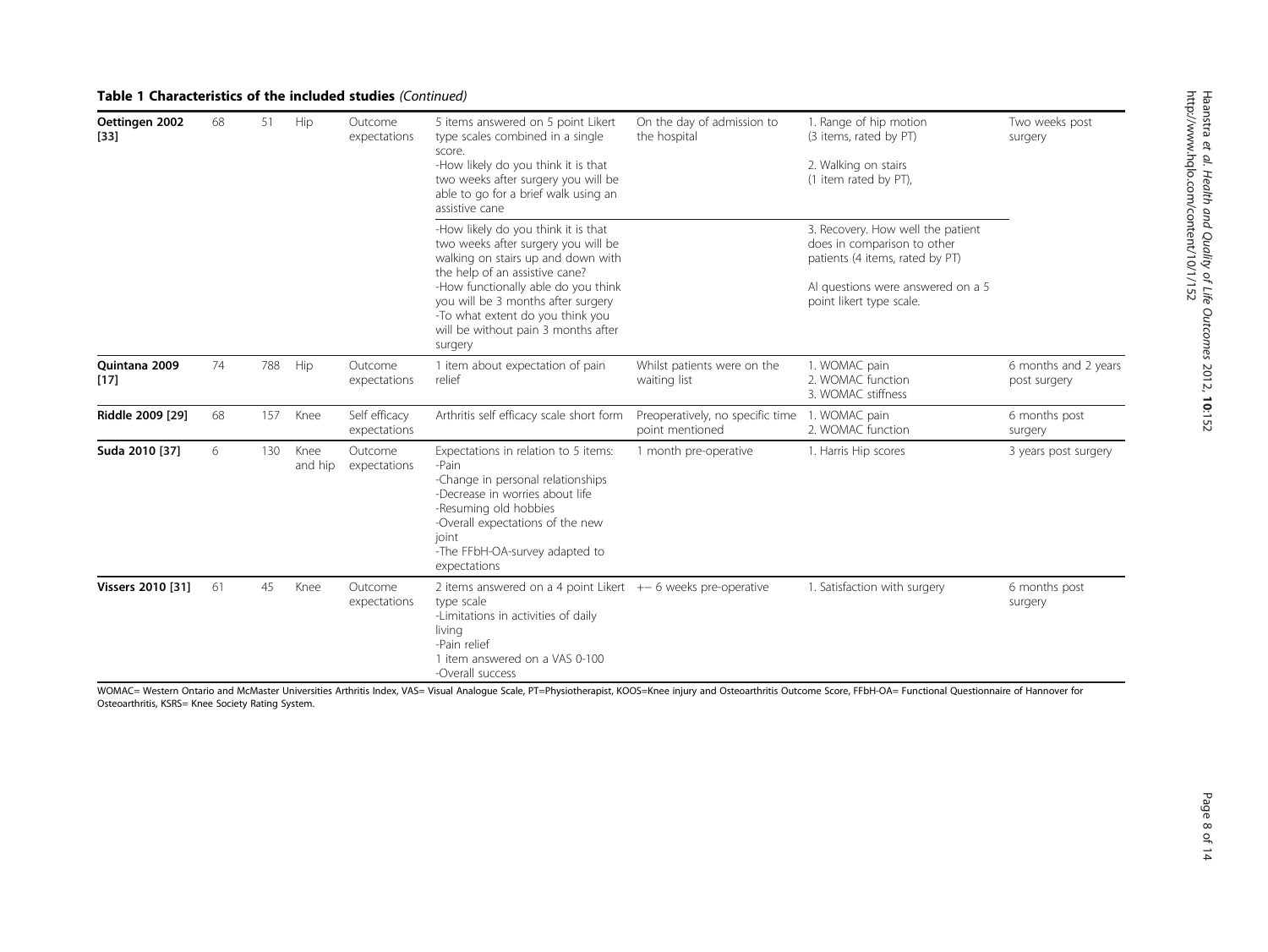|                  | 1                        | 2      | 3      | 4                        | 5                        | 6                        | 7              | 8                        | 9              | 10                       | 11                       | 12                       | 13     | 14                       | 15                       | 16                       | 17             | 18                       | 19                       | <b>Total score</b> | $\%$ |
|------------------|--------------------------|--------|--------|--------------------------|--------------------------|--------------------------|----------------|--------------------------|----------------|--------------------------|--------------------------|--------------------------|--------|--------------------------|--------------------------|--------------------------|----------------|--------------------------|--------------------------|--------------------|------|
| Vd Akker- Scheek |                          | $^{+}$ | $^{+}$ |                          | $^{+}$                   | $^{+}$                   | $^{+}$         | $^{+}$                   | $^{+}$         | $+$                      | $^{+}$                   |                          | 7      | $+$                      | $+$                      | $^{+}$                   | $^{+}$         | $^{+}$                   | $^{+}$                   | 15/19              | 79   |
| Arden            | $^{+}$                   | $^{+}$ | $^{+}$ |                          |                          | $^{+}$                   | $^{+}$         | $^{+}$                   | $^{+}$         | $+$                      | ٠                        | $^{+}$                   |        |                          |                          |                          |                | ٠                        | n/a                      | 9/18               | 50   |
| <b>Brokelman</b> | ٠                        | $+$    | $^{+}$ | 7                        | $+$                      | $^{+}$                   | $^{+}$         | ٠                        | $+$            | $+$                      | $\overline{\phantom{a}}$ | $\overline{\phantom{a}}$ | 7      | $\overline{\phantom{a}}$ | $^{+}$                   |                          |                | $+$                      | n/a                      | 9/18               | 50   |
| Cross            | $\overline{\phantom{a}}$ | $^{+}$ |        |                          |                          | $^{+}$                   | $^{+}$         | ٠                        | $+$            | $+$                      | $\overline{a}$           | $\overline{\phantom{0}}$ | ۰      | $\overline{a}$           | $^{+}$                   | $\overline{\phantom{a}}$ | $\overline{a}$ | $^{+}$                   | n/a                      | 7/18<br>39         |      |
| Engel            | $+$                      |        |        | $\overline{\phantom{a}}$ | $\overline{\phantom{a}}$ | $+$                      | $^{+}$         | $^{+}$                   | $+$            | $+$                      | $+$                      | $+$                      | ?      | ٠                        |                          | $+$                      | ٠              | $^{+}$                   | $+$                      | 11/19<br>58        |      |
| Gandhi           | $^{+}$                   |        | $^{+}$ | $^{+}$                   | $^{+}$                   |                          | $^{+}$         | ÷                        | $+$            | $+$                      | $\overline{a}$           | ?                        | ٠      |                          |                          | $+$                      | $+$            |                          | $+$                      | 11/19              | 58   |
| Hartley          | $\overline{\phantom{a}}$ |        | $^{+}$ |                          | $\overline{\phantom{a}}$ | $^{+}$                   | $^{+}$         | $\overline{\phantom{a}}$ | $^{+}$         | $^{+}$                   | $\overline{\phantom{a}}$ |                          |        |                          | $^{+}$                   | $^{+}$                   | $^{+}$         | $^{+}$                   | $^{+}$                   | 53<br>10/19        |      |
| Judge            | $+$                      |        | $^{+}$ |                          | $+$                      | $+$                      | $+$            | 7                        | $+$            | $+$                      | $\overline{\phantom{a}}$ |                          | $+$    | $\overline{a}$           | $+$                      | $+$                      | $+$            | $\overline{\phantom{a}}$ | $+$                      | 12/19              | 63   |
| Lingard          | $+$                      | $^{+}$ | $^{+}$ |                          | $+$                      | $\overline{\phantom{a}}$ | $^{+}$         | 7                        | $+$            | $+$                      | $^{+}$                   | $^{+}$                   |        |                          | $\overline{\phantom{a}}$ | 7                        | $+$            | $\overline{\phantom{a}}$ | 7                        | 10/19              | 53   |
| Lopez Olivo      | $+$                      | $+$    | $^{+}$ | $\overline{\phantom{a}}$ | $^{+}$                   | $^{+}$                   | $^{+}$         | 7                        | $+$            | $+$                      | $^{+}$                   |                          |        |                          | $+$                      | $+$                      | $+$            | $+$                      | $^{+}$                   | 14/19              | 74   |
| Mahomed          | $+$                      | 7      | $^{+}$ |                          | $^{+}$                   |                          | $^{+}$         | ٠                        | $+$            | $+$                      | $^{+}$                   |                          |        |                          | $+$                      | $+$                      | $+$            | $\overline{\phantom{a}}$ | $+$                      | 11/19              | 58   |
| <b>Mannion</b>   | $+$                      | $^{+}$ | $^{+}$ |                          | $^{+}$                   |                          | $^{+}$         |                          |                | $+$                      |                          |                          |        |                          | $^{+}$                   | $+$                      | $+$            | $^{+}$                   | $^{+}$                   | 11/19              | 58   |
| Nilsdotter       | $+$                      | $^{+}$ | $^{+}$ | $\overline{\phantom{a}}$ | $^{+}$                   |                          | $^{+}$         | $\overline{\phantom{a}}$ | $^{+}$         | $+$                      | $^{+}$                   |                          |        |                          |                          |                          |                | $\overline{\phantom{a}}$ | n/a                      | 8/18               | 44   |
| Oettingen        | $\overline{\phantom{a}}$ | $+$    | $^{+}$ | $\overline{\phantom{a}}$ |                          | $^{+}$                   |                | $^{+}$                   | $^{+}$         | $+$                      | $^{+}$                   | $^{+}$                   | $+$    |                          |                          | $+$                      | $^{+}$         | $^{+}$                   | $+$                      | 13/19              | 68   |
| Quintana         | $^{+}$                   | $^{+}$ | $^{+}$ | $^{+}$                   | $^{+}$                   |                          |                | $^{+}$                   | $+$            | $+$                      | $\overline{a}$           | $^{+}$                   |        |                          | $^{+}$                   | $^{+}$                   | $+$            | $+$                      | $^{+}$                   | 14/19              | 74   |
| Riddle           | ٠                        | $^{+}$ | $^{+}$ | $^{+}$                   | $^{+}$                   | $^{+}$                   | $+$            | $^{+}$                   | $^{+}$         | $\overline{\phantom{a}}$ | $^{+}$                   | 7                        | ۰      |                          | $^{+}$                   | $^{+}$                   | $+$            | $\overline{a}$           | $\overline{\phantom{a}}$ | 13/19              | 68   |
| Suda             |                          |        | $+$    | $\overline{\phantom{a}}$ |                          |                          |                | 7                        | $\overline{a}$ |                          |                          |                          |        |                          |                          |                          |                | ?                        | n/a                      | 1/18               | 6    |
| <b>Vissers</b>   | $^{+}$                   | 7      | $^{+}$ |                          |                          |                          | $\overline{+}$ | 7                        | $^{+}$         | $^{+}$                   | $^{+}$                   | $^{+}$                   | $^{+}$ |                          | $^{+}$                   |                          |                |                          | n/a                      | 11/18              | 61   |
|                  |                          |        |        |                          |                          |                          |                |                          |                |                          |                          |                          |        |                          |                          |                          |                |                          |                          |                    |      |

<span id="page-8-0"></span>Table 2 Scores on the methodological quality assessment

investigated the relationship between self efficacy expectations and pain after six months (long term).

The association between outcome expectations and pain was found to be unclear at the medium term in both unadjusted analysis (4 studies, N=106-2350, quality score=39-74%) and adjusted analysis (3 studies, N=78- 788, quality score=58-74%). At the long term a positive association was found in the unadjusted analysis (2 studies, N=1327-2350, quality score=58-63%), however the adjusted analysis showed inconsistent results (4 studies, N=598-2350, quality score=53-74%). No study investigated the relationship between outcome expectations and pain at the short term  $(\leq 6$  weeks).

## Function

The association between patient expectations and function was assessed in 11 studies. Most frequently the WOMAC function scale was used. No association was found between self-efficacy expectations and function at the short term both in unadjusted analysis (1 study, N=100, quality score=53%) and adjusted analysis (1 study, N=100, quality score=53%). In the unadjusted analysis the same was seen for the medium term (2 studies, N=123-272, quality score =74-79%) however, in the adjusted analysis both studies showing a positive and no association were found resulting in an unclear picture (4 studies, N=78- 272, quality score=58-79%). At the long term none of the studies investigated the association between self efficacy expectations and function. At the short term no

association was found between outcome expectations and function (adjusted, 1 study, N=51, quality score=68%). At the medium term an unclear association was seen in both unadjusted (4 studies, N=106–788, quality score=39-74%) and adjusted (3 studies, N=222-788, quality score=58-74%) analysis. In the adjusted analysis only one out of three studies [\[15](#page-13-0)] found a positive association. This association however, was found when investigating the relationship between expectations about pain and function.

An unclear picture was also seen for the unadjusted and adjusted association between outcome expectations and function at the long term (unadjusted 4 studies, N=130-2350, quality score=6-63%) (adjusted, 4 studies, N=598-2350, quality score=52-74%).

#### **Stiffness**

Stiffness was assessed at the medium term by 4 studies and by one study at the long term, all used the WOMAC stiffness scale. Engel et al. [\[25\]](#page-13-0) (N=78, quality score=58%) were the only study that addressed the relationship between self efficacy expectations and stiffness and found a positive association in the multivariable analysis, persons with a higher score on the self efficacy measure had a lower WOMAC stiffness score (β-0.260 p<0.05), indicating less stiffness. In both unadjusted (3 studies, N=106-788, quality score=39-74%) and adjusted analyses (2 studies, N=222-788, quality score=58-74%) no evidence was found for an association between outcome expectations and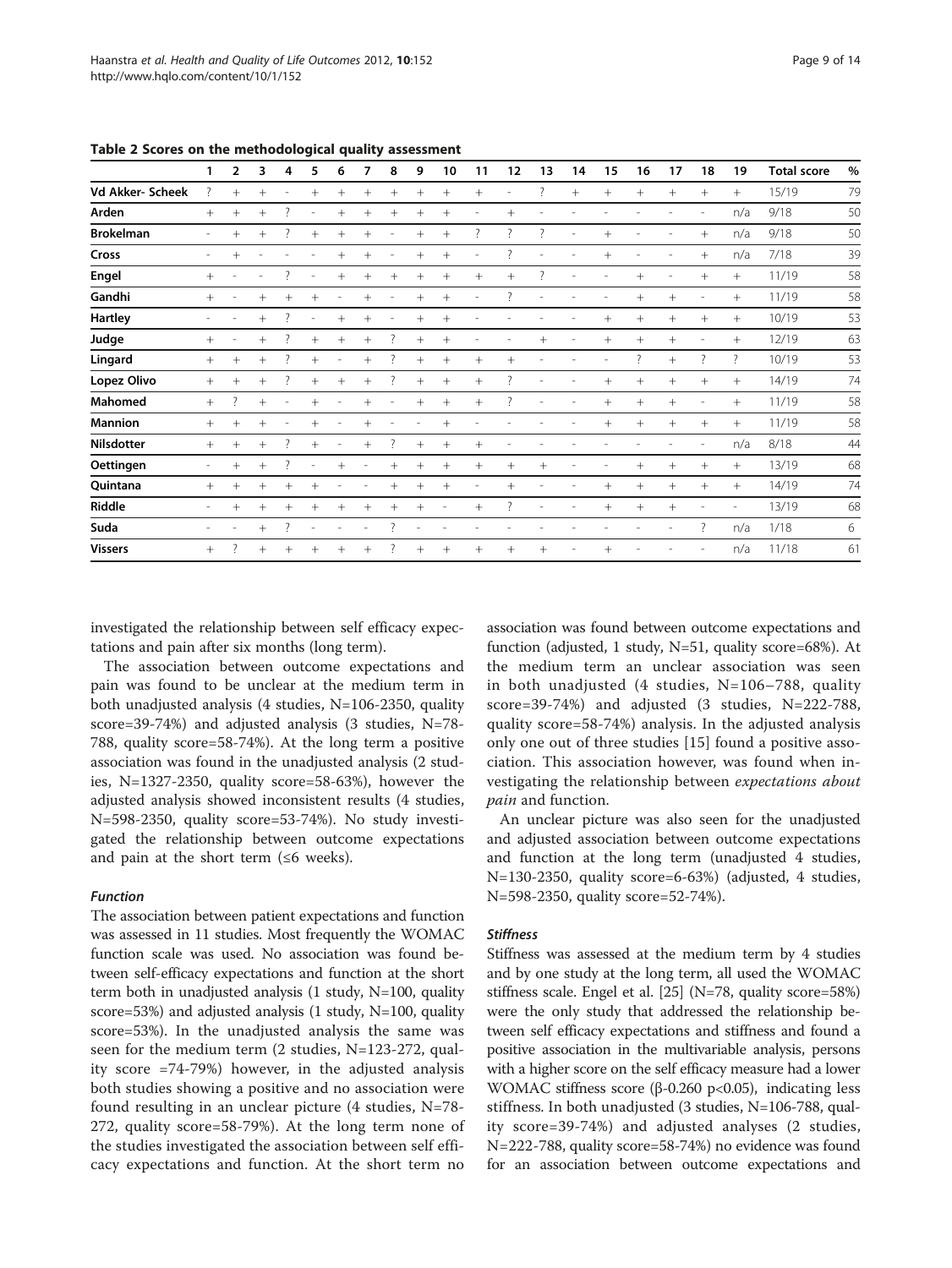| systempt/10/1/1702 |                                                                   |
|--------------------|-------------------------------------------------------------------|
|                    |                                                                   |
|                    |                                                                   |
|                    |                                                                   |
|                    |                                                                   |
|                    |                                                                   |
|                    | Haanstra et al. Health and Quality of Life Outconnes 2012, 10:152 |
|                    |                                                                   |
|                    |                                                                   |

|                              |                | <b>Overall improvement</b>                                                       |                          |                           |                            | Pain           |                                                                     |                          |                            |                        |
|------------------------------|----------------|----------------------------------------------------------------------------------|--------------------------|---------------------------|----------------------------|----------------|---------------------------------------------------------------------|--------------------------|----------------------------|------------------------|
|                              | E1/E2          | <b>Association</b><br>individual<br>studies                                      | <b>Quality score</b>     | N                         | <b>Overall association</b> | E1/E2          | <b>Association</b><br>individual<br>studies                         | Quality<br>score         | N                          | Overall<br>association |
| Unadjusted<br>associations   |                |                                                                                  |                          |                           |                            |                |                                                                     |                          |                            |                        |
| $\leq 6$ weeks               |                |                                                                                  |                          |                           |                            | E <sub>2</sub> | $r=-0.08$ [36]                                                      | 53%                      | 100                        | $\bigcirc$             |
| >6 weeks<br>$-56$ months     | E <sub>2</sub> | $r=0.13$ [30]<br>$r=0.24$ [32]                                                   | 79%<br>74%               | 123<br>272                | $\circ$                    | E1             | $r = 0.118*$ [16] $^{hips}$<br>$r = 0.188*$ [16] knees              | 39%<br>39%               | 106<br>106                 | $+-$                   |
|                              |                |                                                                                  |                          |                           |                            | E <sub>2</sub> | p=0.001 [14]<br>p<0.05 [15]<br>p=0.62 [17]<br>$r=-0.12$ [32]        | 58%<br>58%<br>74%<br>74% | 2350<br>222<br>788<br>272  |                        |
| $> 6$ months                 | E <sub>1</sub> | $r=0.24$ [27]<br>p=0.70 ∏ [35]<br>$p=0.013 \Omega$ [35]<br>OR=1.36 (=0.013) [34] | 58%<br>50%<br>50%<br>63% | 146<br>799<br>799<br>1327 | $+-$                       | E1             | p=0.012 [14]<br>OR=1.17 (p<0.001) [34]                              | 58%<br>63%               | 2350<br>1327               | $\! +$                 |
| Adjusted associations        |                |                                                                                  |                          |                           |                            |                |                                                                     |                          |                            |                        |
| $\leq 6$ weeks               | E1             | $\beta$ 0.23 (p0.10) [33]                                                        | 68%                      | 51                        | $\circ$                    |                |                                                                     |                          |                            |                        |
| >6 weeks<br>$ \leq$ 6 months | E1             | $\beta$ -0.107(ns) [25]                                                          | 58%                      | 78                        | $\bigcirc$                 | E1             | $\beta$ 0.364 (p<.01)* [25]<br>$\beta$ 7.8 (p <.01) [15]<br>ns [17] | 58%<br>58%<br>74%        | 78<br>222<br>788           | $+ -$                  |
|                              | E2             | β0.09 (ns) [30]<br>$\beta$ -0.193 (ns) [25]<br>ns [32]                           | 79%<br>58%<br>74%        | 123<br>78<br>272          | $\Omega$                   | E <sub>2</sub> | $β-0.388 (p<.01)$ <sup>†</sup> [25]<br>OR=0.80§ [29]<br>ns [32]     | 58%<br>68%<br>74%        | 78<br>157<br>272           | $+-$                   |
| > 6 months                   | E1             | ns [27]<br>$OR=1.34$ (p = 0.04) [34]                                             | 58%<br>63%               | 146<br>1327               | $+-$                       | E1             | p<0.001‡ [14]<br>p<0.05 [26]<br>ns [17]<br>OR=1.14 (p=0.049) [34]   | 58%<br>52%<br>74%<br>63% | 2350<br>598<br>788<br>1327 | $+-$                   |

## <span id="page-9-0"></span>Table 3 Unadjusted and adjusted associations between expectations and 5 treatment outcomes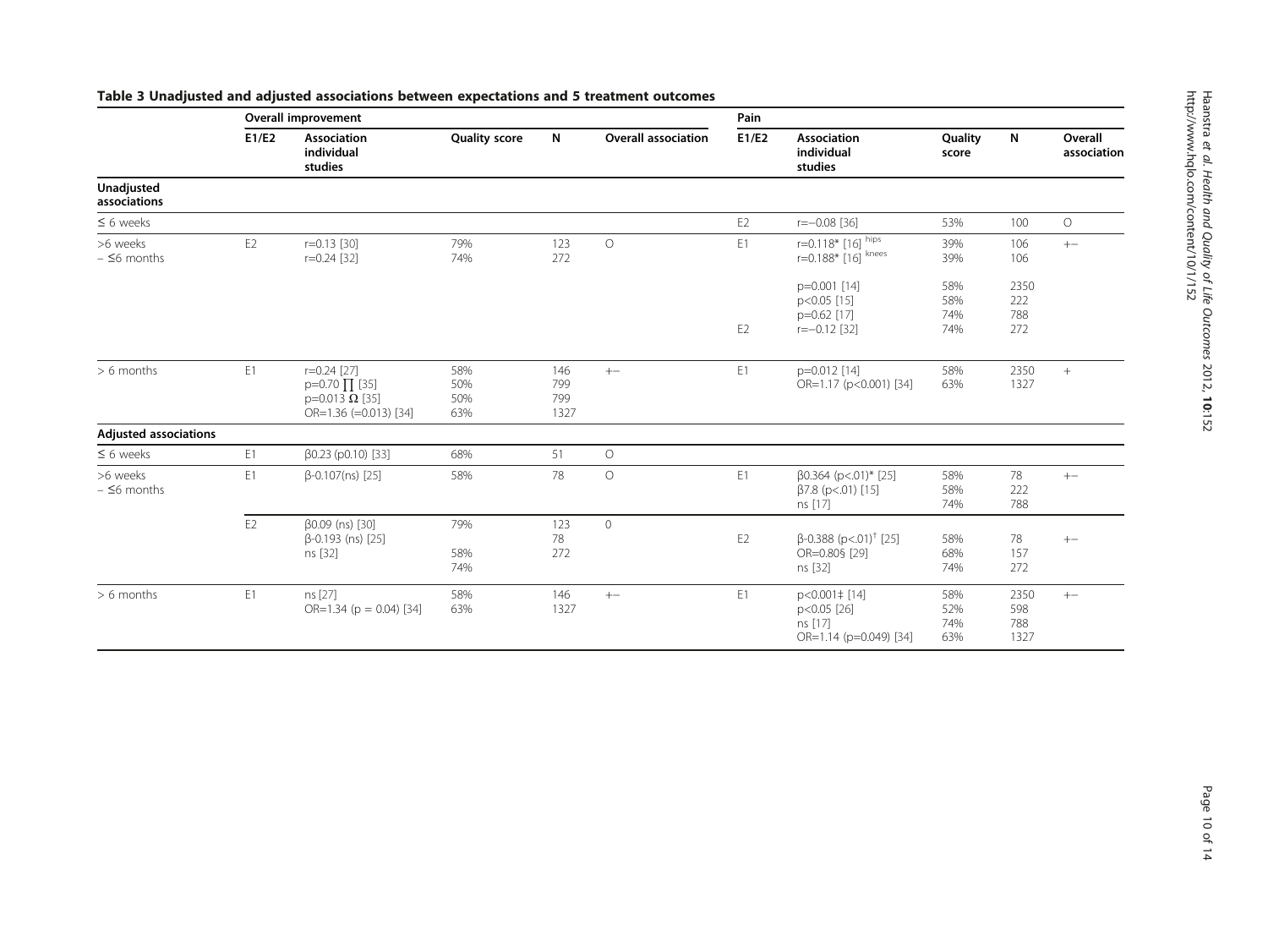|                              | Pain           | <b>Function</b>                            |                    |            |                        | <b>Stiffness</b> |                                            |                    |          |                        | Satisfaction                      |                                                  |                    |          |                        |
|------------------------------|----------------|--------------------------------------------|--------------------|------------|------------------------|------------------|--------------------------------------------|--------------------|----------|------------------------|-----------------------------------|--------------------------------------------------|--------------------|----------|------------------------|
|                              |                | E1/E2 Association<br>individual<br>studies | Quality N<br>score |            | Overall<br>association |                  | E1/E2 Association<br>individual<br>studies | Quality N<br>score |          | Overall<br>association | E1/E2                             | Association<br>individual<br>studies             | Quality N<br>score |          | Overall<br>association |
| Unadjusted<br>associations   |                |                                            |                    |            |                        |                  |                                            |                    |          |                        |                                   |                                                  |                    |          |                        |
| $\leq$ 6 weeks               | E <sub>2</sub> | $r=-0.05$ [36]                             | 53%                | 100 O      |                        | E1               | $r = 0.165 \pm [16]$ hips                  | 39%                | 1060     |                        | E1                                | $OR = 1.176$<br>(ns) $\int$ [31]                 | 61%                | 45       | $\circ$                |
| >6 weeks<br>$-56$ months     | E1             | $r = 0.170^{+}$<br>$[16]$ hips             | 39%                | $106 + -$  |                        |                  | $r=-0.024 \pm [16]$ knees                  | 39%                | 106      |                        |                                   | $OR = 0.593$<br>$(ns)$ # [31]                    |                    |          |                        |
|                              |                | $r=-0.208$ <sup>+</sup><br>$[16]$ knees    | 39%                | 106        |                        |                  | ns [15]                                    | 58%                | 222      |                        | $OR = 1.000$<br>$(ns)$ $\in$ [31] |                                                  |                    |          |                        |
|                              |                | p<0.001 [14]                               | 58%                | 2350       |                        |                  | $p=0.46$ [17]                              | 74%                | 788      |                        |                                   |                                                  |                    |          |                        |
|                              |                | ns [15]                                    | 58%                | 222        |                        |                  |                                            |                    |          |                        |                                   |                                                  |                    |          |                        |
|                              |                | p=0.90 [17]                                | 74%                | 788        |                        |                  |                                            |                    |          |                        |                                   |                                                  |                    |          |                        |
|                              | E <sub>2</sub> | r=0.19 [30]<br>$r=-0.19$ [32]              | 79%<br>74%         | 123<br>272 | $\circ$                |                  |                                            |                    |          |                        |                                   |                                                  |                    |          |                        |
|                              |                |                                            |                    |            |                        |                  |                                            |                    |          |                        |                                   |                                                  |                    |          |                        |
| > 6 months                   | E1             | $r=-0.547$ [37]                            | 6%                 | $1302 + -$ |                        | E1               | $OR = 1.23$<br>$(p<0.001)$ [34]            | 63%                | $1327 +$ |                        | E1                                | $r=-0.03$ [24]                                   | 50%                | $44 + -$ |                        |
|                              |                | p<0.001 [14]                               | 58%                | 350        |                        |                  |                                            |                    |          |                        |                                   | $r=0.274$ $\int [27]$                            | 58%                | 146      |                        |
|                              |                | p<0.001 [28]                               | 44%                | 102        |                        |                  |                                            |                    |          |                        |                                   | $r = 0.262$ <sup>#<math>\sigma</math></sup> [27] | 58%                | 146      |                        |
|                              |                | $OR = 1.25$<br>$(p<0.001)$ [34]            | 63%                | 1327       |                        |                  |                                            |                    |          |                        |                                   | r=0.102§ [27]                                    | 58%                | 146      |                        |
| <b>Adjusted associations</b> |                |                                            |                    |            |                        |                  |                                            |                    |          |                        |                                   | p=0.171 f [35] 50%                               |                    | 799      |                        |
| $\leq 6$ weeks               | E1             | $\beta$ 0.23<br>$(p=0.11)$ [33]            | 68%                | 51         | $\circ$                |                  |                                            |                    |          |                        |                                   | $p=0.013$ # [35] 50%                             |                    | 799      |                        |
|                              | E <sub>2</sub> | $\beta$ 0.151 (ns) [36]                    | 53%                | 100        | $\circ$                |                  |                                            |                    |          |                        |                                   |                                                  |                    |          |                        |
| >6 weeks                     | E1             | $\beta$ 0.081 (ns) [25]                    | 58%                | 78         | $+ -$                  | E1               | ns [15]                                    | 58%                | 222      | $\circ$                |                                   |                                                  |                    |          |                        |
| $-56$ months                 |                | ns [15]                                    | 58%                | 222        |                        |                  | ns [17]                                    | 74%                | 788      |                        |                                   |                                                  |                    |          |                        |
|                              |                | $\beta$ 8.10 (p<0.01) $\in$ [15]           | 58%                | 222        |                        |                  |                                            |                    |          |                        |                                   |                                                  |                    |          |                        |
|                              |                | ns § [17]                                  | 74%                | 788        |                        |                  |                                            |                    |          |                        |                                   |                                                  |                    |          |                        |
|                              | E <sub>2</sub> | <b>β0.18 [30]</b>                          | 78%                | 123        | $+-$                   |                  |                                            |                    |          |                        |                                   |                                                  |                    |          |                        |
|                              |                | $\beta$ -0.337 (p<0.05) [25]               | 58%                | 78         |                        |                  |                                            |                    |          |                        |                                   |                                                  |                    |          |                        |
|                              |                | ns § [29]                                  | 68%                | 157        |                        |                  |                                            |                    |          |                        |                                   |                                                  |                    |          |                        |
|                              |                | ns [32]                                    | 74%                | 272        |                        |                  |                                            |                    |          |                        |                                   |                                                  |                    |          |                        |
| > 6 months                   | E1             | p>0.05‡ [14]                               | 58%                | $2350 + -$ |                        | E1               | $OR = 1.21$                                | 63%                | $1327 +$ |                        | E1                                | ns [26]                                          | 53%                | 598 O    |                        |
|                              |                | ns [26]                                    | 52%                | 598        |                        |                  | $(p=0.003)$ [34]                           |                    |          |                        |                                   | ns $\int$ [27]                                   | 58%                | 146      |                        |
|                              |                | ns [17]                                    | 74%                | 788        |                        |                  |                                            |                    |          |                        |                                   | ns # [27]                                        | 58%                | 146      |                        |
|                              |                | $OR = 1.20$                                | 63%                | 1327       |                        |                  |                                            |                    |          |                        |                                   | ns § [27]                                        | 58%                | 146      |                        |
|                              |                | $(p<0.001)$ [34]                           |                    |            |                        |                  |                                            |                    |          |                        |                                   |                                                  |                    |          |                        |

Table 3 Unadjusted and adjusted associations between expectations and 5 treatment outcomes (Continued)

E1 outcome expectations, E2 efficacy expectations, ns= non significant, + positive association between expectations and outcome (the higher the expectations the better the outcome), - negative association between expectati outcome (the higher the expectations the worse the outcome), O no association between expectations and outcome, +− unclear association between expectations and outcomes, Q association between expectations about pain and overall improvement, Ω association between expectations about function and overall improvement \*correlation between importance of expectations and WOMAC pain change score between baseline and 6 months after surgery, †correlation between importance of expectations and WOMAC function change score between baseline and 6 months after surgery, ‡correlation between importance of expectations and WOMAC stiffness change score between baseline and 6 months after surgery, I association between expectations about pain and satisfaction, # association between expectations about functional limitations and satisfaction, § association between expectations abou time and satisfaction, ∞ association between expectations about overall success and satisfaction.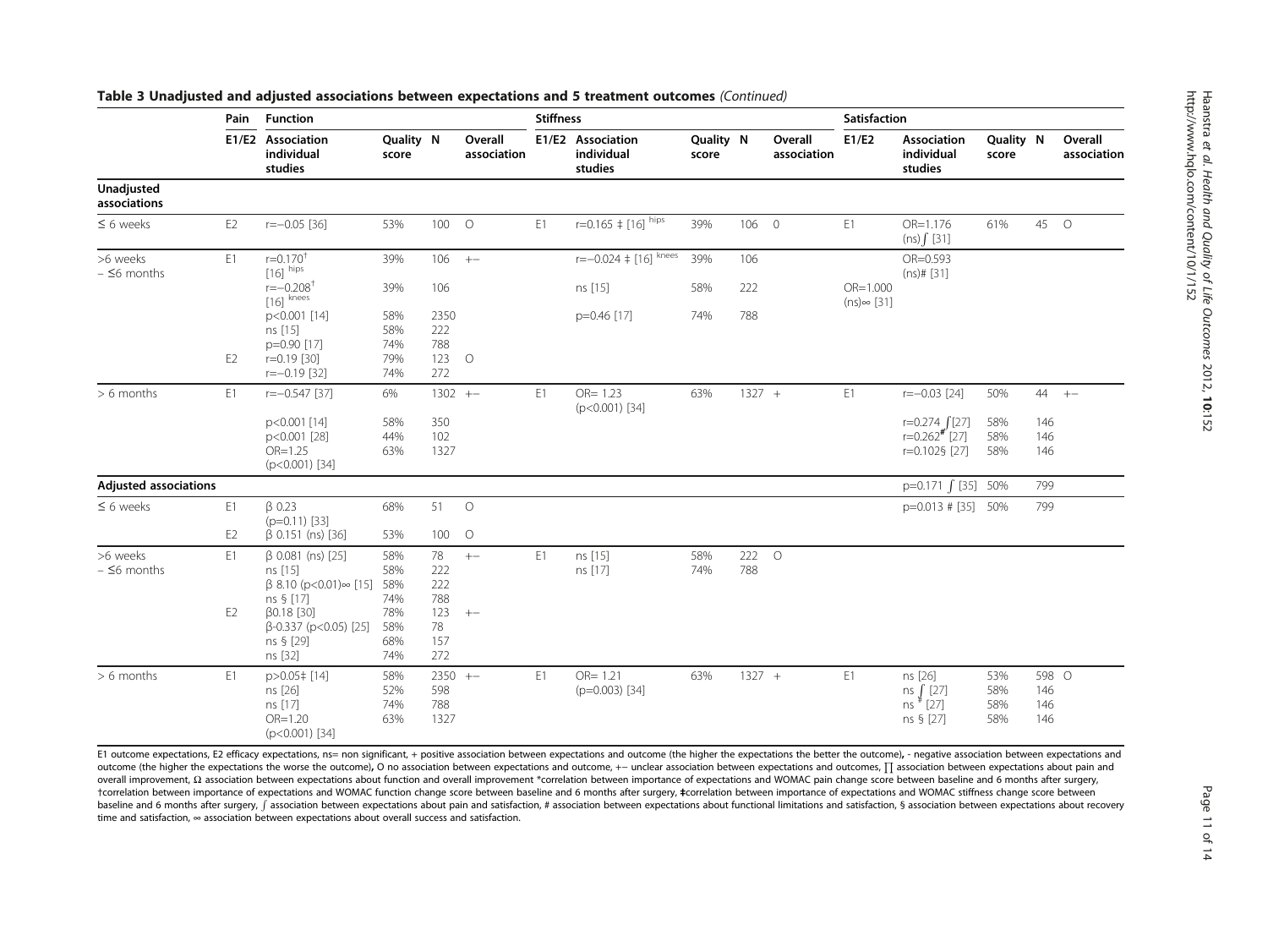stiffness at the medium term. At the long term Judge [[34](#page-13-0)] found a positive association between outcome expectations and stiffness at both adjusted and unadjusted analyses.

## **Satisfaction**

Satisfaction was assessed at the medium term in 4 studies [[24,26,27,31\]](#page-13-0) and at the long term in 1 study [\[35\]](#page-13-0), in three of these as only outcome of interest. The measurement of both the pre-operative expectation variable and the satisfaction variable differed highly amongst the studies. On the medium term three studies concluded that outcome expectations did not influence satisfaction (N=44-598, quality score= 50-61%). Mannion [[27\]](#page-13-0) (N=146, quality score=58%) however found that both outcome expectations about post-operative pain and outcome expectations about functional recovery were correlated with satisfaction, though these expectation items did not make a unique significant contribution to explaining the variance in satisfaction in the multiple regression analysis. Arden [[35\]](#page-13-0) found on the long term that expectations about post-operative pain were not correlated with satisfaction but that outcome expectations about functional recovery were correlated with satisfaction.

Overall, when analyses were adjusted for confounding factors, no relationship was seen between outcome expectations and satisfaction. No study examined the relationship between self-efficacy expectations and satisfaction.

## **Discussion**

Recently, patients' expectations prior to surgery have gained attention as a predictor of TKA and THA outcomes. However, a systematic overview was lacking. This systematic review therefore aimed to summarize all the available evidence for a relationship between different types of patients' expectations prior to TKA and THA and the 5 most important treatment outcomes of TKA and THA at 3 different timepoints.

The associations between self efficacy and outcome expectations and pain (medium and long term) and self efficacy and outcome expectations and function (medium term) were the ones that were most in favour of an actual relationship between expectations and outcomes. Still, within these comparisons both studies showing positive and studies showing no association were found. For the other outcomes and timepoints no substantial associations were found.

The results of this study have to be interpreted in the light of some strengths and limitations. Firstly, we noticed that studies that included patient expectations as one of the many variables in their models were hard to find by assessing titles and abstracts of studies.

Therefore we might have missed studies that included an expectation measure in their multivariable models but did not report it in their abstract because findings were non-significant. Therefore, we randomly selected 50 articles that were initially excluded based on their title and abstract and screened the methods and results sections of those articles. In this selection of articles there was no indication that we missed relevant studies.

Secondly, meta-analysis was not possible in the current review due to heterogeneity in measurement methods of expectations and outcome measures. Also, the standard of reporting was poor and the data necessary for metaanalysis were frequently not reported. Therefore we decided to summarize the evidence for an association by awarding them with a + (a clear positive association), +  $-$ (unclear association), o (no association), and – (negative association) and also report the score on the methodological quality assessment and sample size in the same table. This approach has some challenges because arbitrary cut off points are used for clinically significant associations and it does not take the strength of the association into account. Meta-analysis would allow a more definite conclusion as it provides an estimate of the strength of the association, but the available data did not allow us to perform a meta-analysis.

Thirdly, the quality assessment revealed scores between 6% [\[37\]](#page-13-0) and 79% [\[30\]](#page-13-0). Despite this large range in quality we decided not to exclude studies based on arbitrary cutoff points of high and low quality. The score on the quality assessment however was taken into account when drawing conclusions about the overall association. A limitation of this assessment was that it sums all positive scored items, thereby assuming all items are equally important. Moreover this procedure rates reporting of the items. In the current review for instance most studies described well how they measured expectations and therefore scored positive on this item (item 7). However, a good description of a measurement instrument not necessarily equals validity of the measurement instrument.

Important issues that need attention in future research are the theoretical framing of the patient expectations construct, the measurement of patient expectations and the correlation of expectations with other psychological factors.

First of all, we found that there are inconsistencies in definitions and terminology as well as in classification of patient expectations. This might be because the construct of expectations is not strictly defined yet and no consensus exists in scientific literature. We think that patient expectations are a multifaceted and complex construct, which is recognized in several reviews [\[20,38,39](#page-13-0)], Kravitz [\[39\]](#page-13-0) for example distinguishes probability (i.e. the estimated probability that an event will occur) and value expectations (i.e. idealized expectations, hopes/wishes) whilst Bandura [[18](#page-13-0)] distinguishes self efficacy expectations and outcome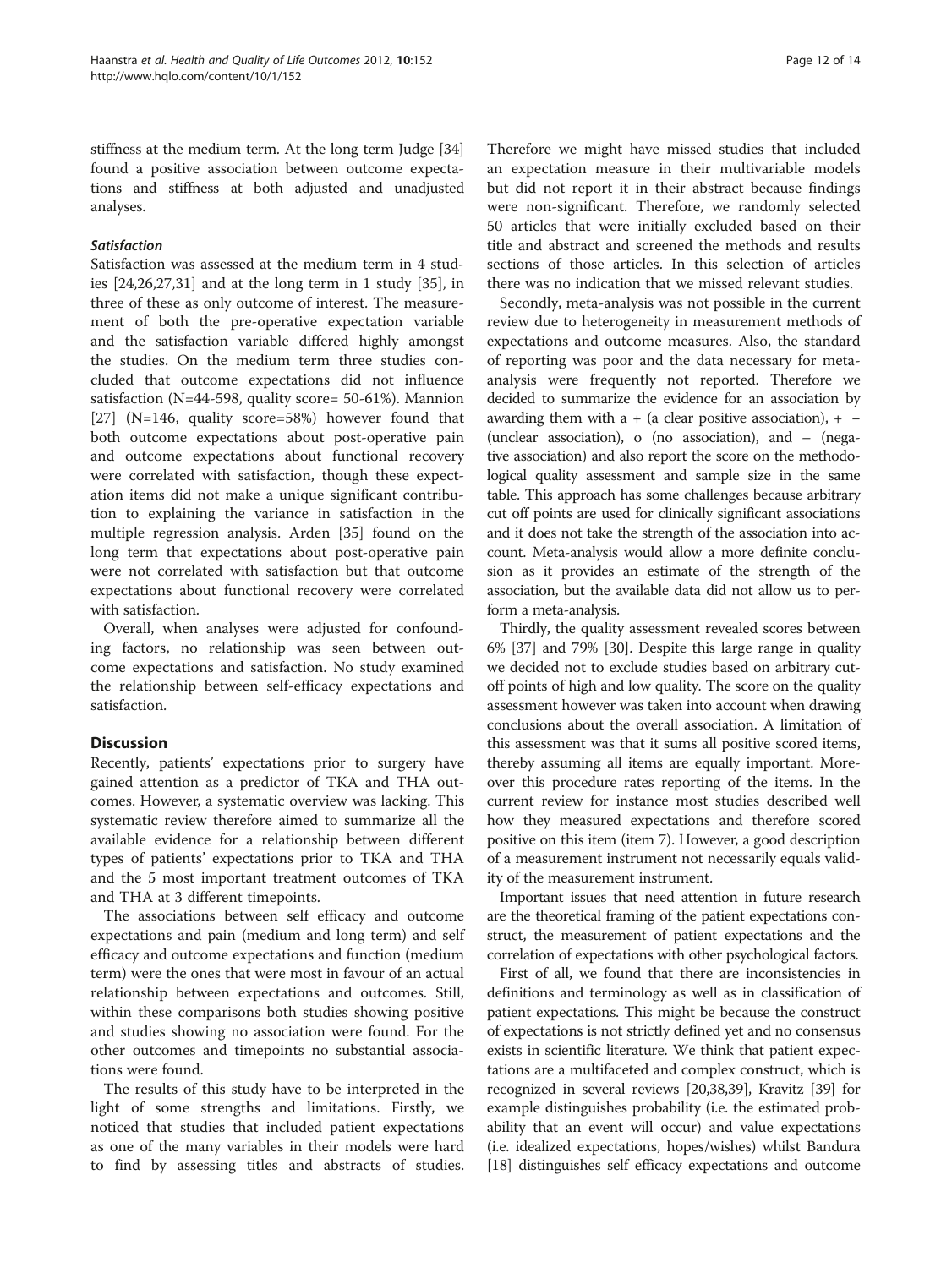<span id="page-12-0"></span>expectations. Recently Hobbs et al. [[40](#page-13-0)] made a promising effort to classify patient's expectations for THA by using the ICF-framework. Using such a framework can amongst other things lead to more uniformity of definitions and terminology and better validation of measurement methods. In the current review we found 9 studies [\[14,16](#page-13-0), [17,24,29,31,34,35,37](#page-13-0)] that did not define expectations and the other 9 studies all used different definitions. We chose to use the work by Crow et al. [[20](#page-13-0)] and Bandura et al. [[18,19](#page-13-0)] to classify the types of expectations included in the original studies because they extensively reviewed the literature and made an attempt to summarize the most common classifications and definitions. Still, these different perspectives on expectations make it challenging to compare and summarize effects of expectations on treatment outcomes.

Secondly, we believe that, possibly resulting from a lack of theoretical framing of the construct, the patient expectation field is plagued by poor measurement. This can have considerable influence on the results of studies and therefore also on the results of the systematic reviews. Constantino et al. [[13](#page-13-0)] concluded in their review on the relationship between expectations and outcomes in psychotherapy that 67% of the measurements included were of poor quality. Van Hartingsveld [[41\]](#page-13-0) tried to identify and assess the clinimetric properties of published patient expectation measurement instruments in the musculoskeletal health field and concluded that ranking the measurement instruments was impossible due to heterogeneity and incomplete clinimetric data. Another issue that arises is the timing of the expectation measurement. In the current review the measurement moment of expectations ranges from six weeks until one day before surgery. As the amount of information provided and the interaction with the practitioner/physician seems to have substantial influence on expectations, it is arguable that the later expectations are measured, the more realistic they are and therefore will be stronger associated with outcomes. As far as we know no study has yet investigated which time point is best to measure expectations.

Finally, psychological factors such as catastrophizing, depression or optimism may influence treatment outcomes related to TKA/THA [\[32,42](#page-13-0)] or interact with expectations [[43](#page-13-0)]. Still only a minority of studies included in this review adjusted for psychological factors in their analysis. Future studies should identify and consider these psychological factors in order to conclude whether the association between expectations and outcomes in TKA/THA provides unique information independent from these psychological factors or is influenced by these factors.

## Conclusion

The results of this review show that in general there is limited evidence for an association between patients expectations and treatment outcomes in TKA and THA. Moreover, this review highlights the need for more research in the field of patient expectations for TKA/THA.

## Additional file

## [Additional file 1:](http://www.biomedcentral.com/content/supplementary/1477-7525-10-152-S1.docx) Search strategy in PubMed.

#### Abbreviations

TKA: Total knee arthroplasty; THA: Total hip arthroplasty; WOMAC: Western Ontario and McMaster Universities Arthritis Index; VAS: Visual Analogue Scale; PT: Physiotherapist; KOOS: Knee injury and Osteoarthritis Outcome Score; FFbH-OA: Functional Questionnaire of Hannover for Osteoarthritis; KSRS: Knee society rating system.

#### Competing interests

The authors declare that they have no competing interests.

#### Authors' contributions

TMH participated in the design of the study, carried out the literature search, selection and evaluation of articles and writing of the review. EPJ carried out the literature search. TB participated in selection and evaluation of articles and revising the manuscript. RWO participated in the design of the study, selection and evaluation of articles and revising the manuscript. RWP participated in the design of the study and revising the manuscript. PC participated in the design of the study and revising the manuscript. HCWV participated in the design of the study and revising the manuscript. All authors read and approved the final manuscript.

#### Author details

<sup>1</sup>Department of Epidemiology and Biostatistics and the EMGO Institute for Health and Care Research, VU University Medical Centre Amsterdam, Van der Boechorststraat 7, 1081 BT, Amsterdam, the Netherlands. <sup>2</sup>Department of Health Sciences and the EMGO Institute for Health and Care Research, Faculty of Earth and Life Sciences, VU University Amsterdam, Amsterdam, the Netherlands.<sup>3</sup> Department of Orthopaedic Surgery and Department of Joint Research, Onze Lieve Vrouwe Gasthuis, Amsterdam, the Netherlands. 4 Medical Library, VU University Amsterdam, Amsterdam, the Netherlands. 5 Department of Clinical Psychology and the EMGO Institute for Health and Care Research, VU University Amsterdam, Amsterdam, the Netherlands.

#### Received: 21 June 2012 Accepted: 10 December 2012 Published: 18 December 2012

#### References

- 1. Losina E, Walensky RP, Kessler CL, Emrani PS, Reichmann WM, Wright EA, Holt HL, Solomon DH, Yelin E, Paltiel AD, Katz JN: Cost-effectiveness of total knee arthroplasty in the United States: patient risk and hospital volume. Arch Intern Med 2009, 169:1113–1121.
- 2. Rissanen P, Aro S, Sintonen H, Asikainen K, Slatis P, Paavolainen P: Costs and cost-effectiveness in hip and knee replacements. A prospective study. Int J Technol Assess Health Care 1997, 13:575–588.
- 3. Anderson JG, Wixson RL, Tsai D, Stulberg SD, Chang RW: Functional outcome and patient satisfaction in total knee patients over the age of 75. J Arthroplasty 1996, 11:831–840.
- 4. Brander VA, Stulberg SD, Adams AD, Harden RN, Bruehl S, Stanos SP, Houle T: Predicting total knee replacement pain: a prospective, observational study. Clin Orthop Relat Res 2003, 416:27–36.
- 5. Hawker G, Wright J, Coyte P, Paul J, Dittus R, Croxford R, Katz B, Bombardier C, Heck D, Freund D: Health-related quality of life after knee replacement. J Bone Joint Surg Am 1998, 80:163–173.
- 6. Heck DA, Robinson RL, Partridge CM, Lubitz RM, Freund DA: Patient outcomes after knee replacement. Clin Orthop Relat Res 1998, 356:93-110.
- 7. Nilsdotter AK, Toksvig-Larsen S, Roos EM: A 5 year prospective study of patient-relevant outcomes after total knee replacement. Osteoarthritis Cartilage 2009, 17:601–606.
- 8. Noble PC, Conditt MA, Cook KF, Mathis KB: The John Insall Award: Patient expectations affect satisfaction with total knee arthroplasty. Clin Orthop Relat Res 2006, 452:35–43.